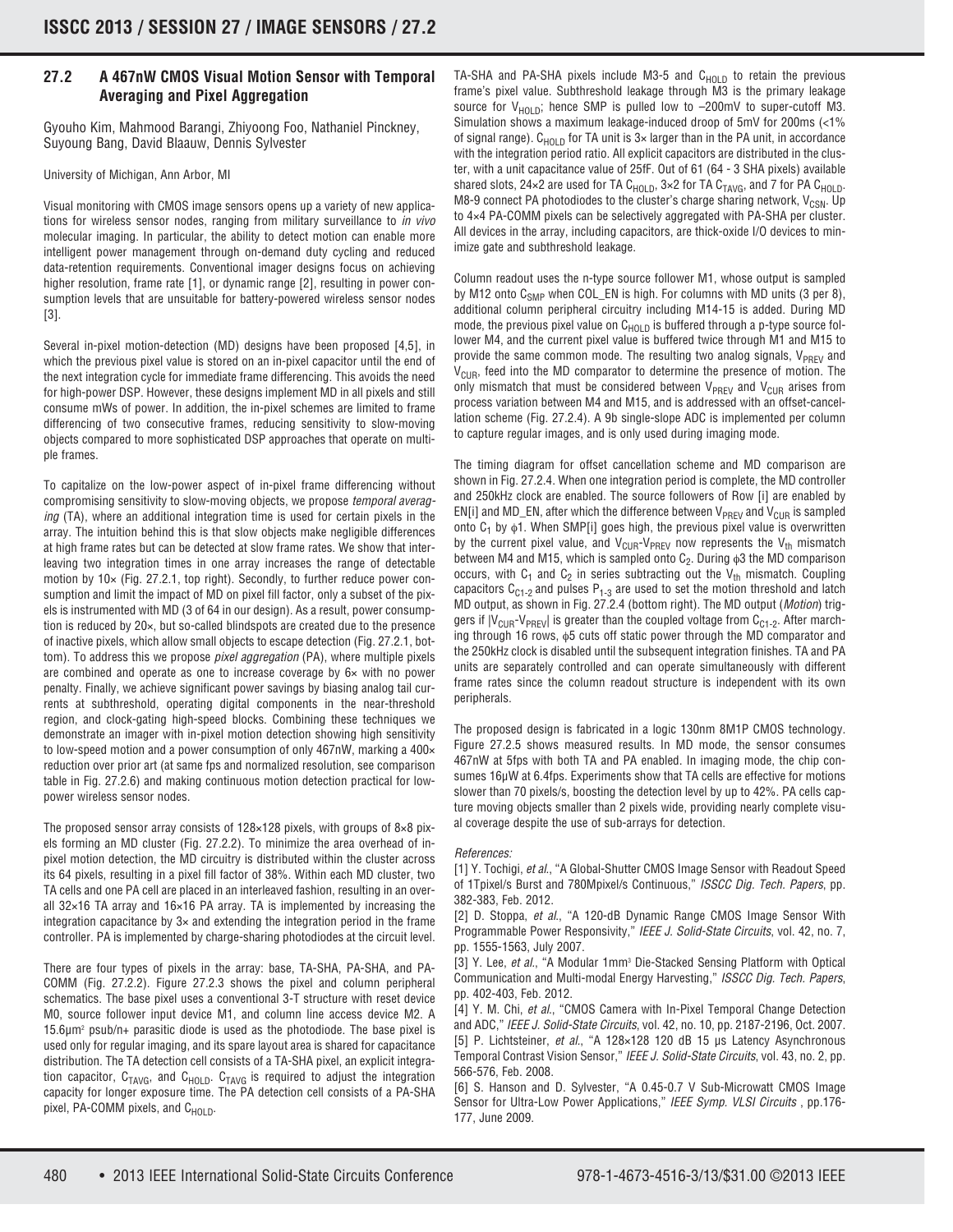

**Figure 27.2.1: Temporal averaging (TA) increases sensitivity to slow motions (conceptual diagram at top-left, simulation results at right), while pixel aggregation (PA) reduce blindspots (bottom).**



**Figure 27.2.3: Pixel and column schematics. Different pixels have different add-ons to the base 3-T pixel.**



**Figure 27.2.5: Measurement results. TA pixels are shown to be effective for slow motion (top left). With PA turned off, objects smaller than 7cm at 5m away can escape detection entirely (top right). Figure 27.2.6: Comparison table and sample images.**



**Figure 27.2.2: System block diagram showing pixel placements within a motion detection (MD) cluster.**



**Figure 27.2.4: Timing diagram of readout scheme and schematics of offset cancellation and MD thresholding circuit. The example scenario shows motion being detected (bottom right).**

|                                   | $[4]$                          | $[5]$                         | [6]                              | <b>This Work</b>                                    |
|-----------------------------------|--------------------------------|-------------------------------|----------------------------------|-----------------------------------------------------|
| <b>Technology</b>                 | 0.5um CMOS<br>3M2P             | 0.35um CMOS<br><b>4M2P</b>    | 0.13um CMOS<br>8M <sub>1</sub> P | 0.13um CMOS<br>8M <sub>1P</sub>                     |
| Array<br><b>Resolution</b>        | $90 \times 90$                 | 128 x 128                     | 128 x 128                        | 128 x 128                                           |
| <b>MD</b><br><b>Resolution</b>    | $90 \times 90$                 | 128 x 128                     | <b>Imager Only</b>               | $48 \times 16$<br>(Up to 64x72 pixels) <sup>3</sup> |
| <b>Pixel Size</b>                 | $25 \times 25$ um <sup>2</sup> | 40 x 40um <sup>2</sup>        | $5 \times 5 \mu m^2$             | $6.4 \times 6.4 \text{ }\mu\text{m}^2$              |
| <b>Fill Factor</b>                | 17%                            | 9.4%                          | 32%                              | 38%                                                 |
| <b>FPN</b>                        | 0.5%                           | 2.1%                          | 6.6%                             | 2.3%                                                |
| <b>Dynamic</b><br>Range           | 51dB                           | 120dB                         | 23.4dB                           | 38.5dB                                              |
| Imaging<br>Power                  | 4.2mW@<br>30fps                | 23mW                          | 1.2µW @8.5fps                    | 16uW @6.4fps<br>29µW@19fps                          |
| Imaging<br>Energy/fr <sup>1</sup> | 280µJ/frame                    | <b>Frame Rate</b><br>Variable | 140nJ/frame                      | 1.5µJ/frame                                         |
| MD Power <sup>2</sup>             | 398µW@<br>30fps                | 1.1mW                         | Imager Only                      | 467nW @5fps<br>$1.1\mu$ W $@30$ fps                 |
| <b>Supply</b><br>Voltage          | 3V                             | 3.3V                          | 0.5V                             | 1.2V / 0.6V                                         |
| Area                              | 9mm <sup>2</sup>               | $37.8$ mm <sup>2</sup>        | 1.1mm <sup>2</sup> (Core)        | 2.4 mm <sup>2</sup> (Core)                          |

Scaled for 128x128 imaging, <sup>2</sup> Scaled for 48x16 MD, <sup>3</sup> With pixel agg